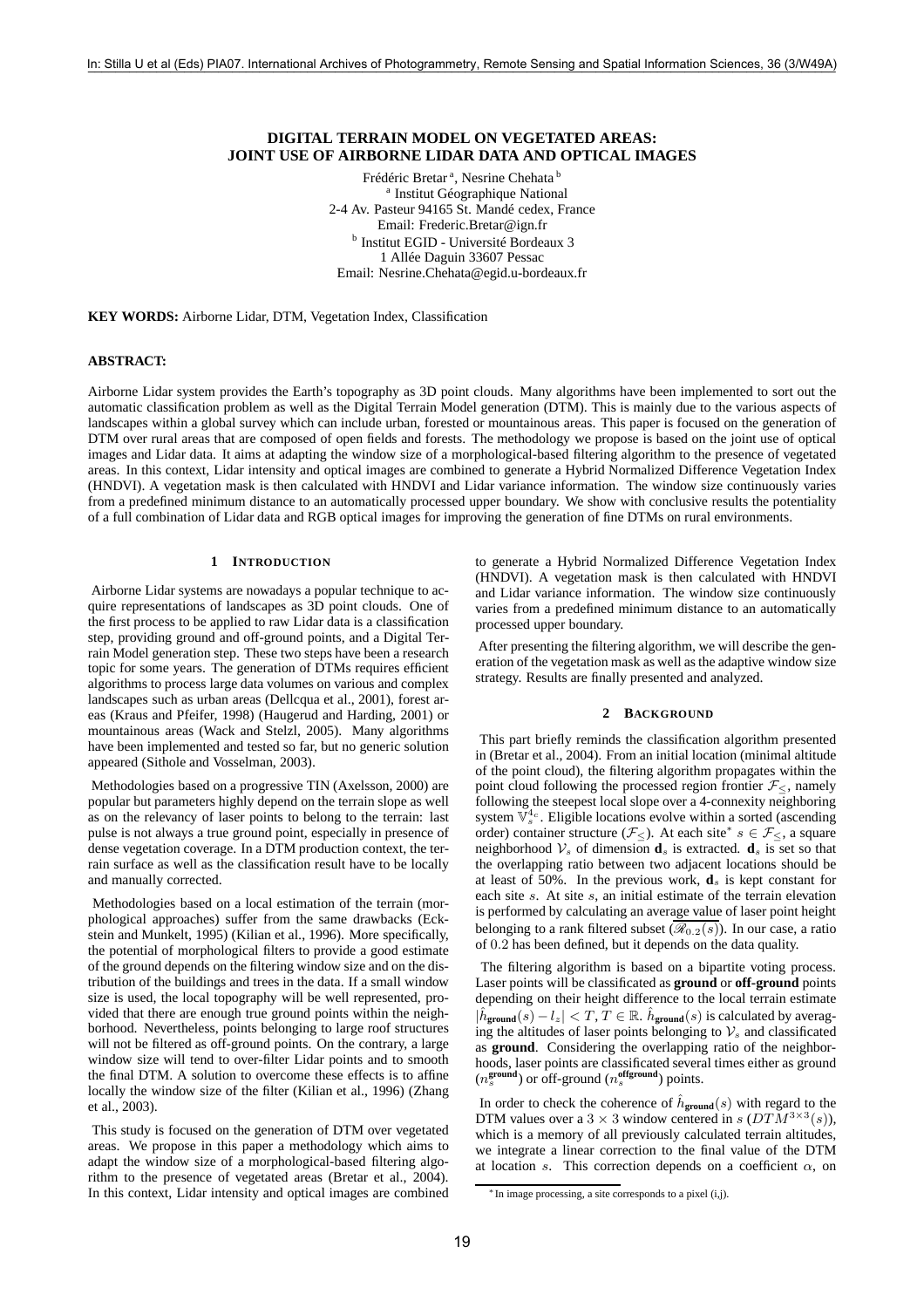$\hat{h}_{\text{ground}}$  and on a mean DTM over a  $3 \times 3$  window centered in  $s(DTM^{3\times 3}(s))$ .

$$
DTM(s) = \alpha \hat{h}_{\text{ground}}(s) + (1 - \alpha) \overline{DTM^{3 \times 3}(s)} \qquad (1)
$$

Finally, for each neighborhood extraction  $\mathcal{V}_s$ , laser points will be labeled following local criteria. At the end of the propagation, a laser point will have been labeled  $n$  times as ground and  $m$  times as non-ground. We then affect the final label corresponding to  $max(n, m)$ , which is the most representative vote. Algorithm 1 summarizes the algorithm.

**Algorithme 1:** Algorithm for classifying laser points

**begin Input** :  $\alpha \in [0, 1]$ ,  $T = 0.5$ m **while**  $\mathcal{F}_<\neq\emptyset$  **do** Extraction of  $\mathcal{V}_s$  of dimension  $\mathbf{d}_s$  $\hat{h}_{{\tt ground}}(s) = \overline{\mathscr{R}_{0.2}(s)}$ **foreach** laser point  $l \in V_s$  **do**  $\mathbf{if}\ |\hat{h}_{\mathbf{ground}}(s) - l_z| < T \ \mathbf{then}$ l ∈ **ground**; ++n **ground** s  $\mathbf{else}~l \in \mathbf{off\text{-}ground};$   $\text{\tiny{++}}n^{\text{offground}}_{s}$  $\hat{h}_{\text{ground}}(s) = mean(l_z/l \in \text{ground})$  $DTM(s) = \alpha \hat{h}_{\text{ground}}(s) + (1 - \alpha) \overline{DTM^{3 \times 3}(s)}$  $\mathcal{F}_\leq = \mathcal{F}_\leq \backslash \{s\}$  $\mathcal{F}_{\leq}^{\mathbb{I}}=F_{\leq}^{\mathbb{I}}\bigcup\mathbb{V}_{s}^{4c}$ 

#### **end**

#### **3 METHODOLOGY**

## **3.1 Predicting vegetated areas**

This part is dedicated to the generation of a high vegetation mask including hedges, isolated trees and forest areas, but agricultural fields. It is a prediction of vegetated areas based on both the analysis of images and Lidar data.

Typical vegetation has higher reflectance in the near-infrared wavelengths (700-1350 nm) than in the visible domain because red light is mostly absorbed by the plant's chlorophyll (90%). The contrast in reflectance between the red and the near-infrared makes possible to create an image that separates vegetated land cover from non-vegetated land cover by calculating the Normalized Difference Vegetation Index. As usual in a Lidar survey, Lidar data are very often combined with a RGB image acquisition, but infrared channel is not always available, such is the case in this study. We therefore decided to investigate the potential of Lidar intensity information as infrared channel.

Recorded intensity is a function of many variables such as laser power, target reflectivity, range, incidence angle, media absorption (Coren et al., 2005). It also depends on the detection mode applied in the first/last pulse systems (Wagner et al., 2004). The intensity values need to be better calibrated by system developers (Ahokas et al., 2006) or at least to be corrected by scanning homogeneous targets to compute and validate a backscattering model (Coren and Sterzai, 2006). However, if these assumptions are particularly relevant, we decided to investigate the potential of using raw uncalibrated Lidar intensity in case of a joint index computation, which is generally derived from image-based infrared data.

Lidar intensities are therefore resampled at a resolution which depends on the point density. The resampled intensity is calculated on a regular grid by extracting a circular neighborhood of 2.5 m diameter. This choice ensures that enough Lidar points belong to the neighborhood. The final intensity value is the mean of the intensities of 3D Lidar points included in this neighborhood (with a point density of 0.7 pt/m<sup>2</sup> there are ∽ 14 Lidar points). The dynamic of raw intensity values is low with very few saturated values (out of the main distribution). Seeing that the orthophoto is an 8-byte image, the main distribution of intensity values is stretched between 0 and 255. An Hybrid-NDVI is then calculated by:

$$
HNDVI = \frac{\mathcal{I}_{Lidar} - R}{\mathcal{I}_{Lidar} + R}
$$
 (2)

where R is the red channel of the optical image and  $\mathcal{I}_{Lidar}$  is the Lidar intensity image.

Vegetation is detected by thresholding the HNDVI image. According to (Lillesand and Kiefer, 1994), the values of NDVI for vegetation range is from a low 0.05 to a high 0.66. Applied to our Hybrid-NDVI, these thresholds provided fairly good results.

In order to segregate high vegetation from fields, we crossed this threshold with a binary standard deviation mask: only sites s such as  $\sigma(s)$  greater than 1 m are considered. Finally, the vegetation mask is defined as a set  $M$  defined as:

$$
\mathcal{M} = \left\{ s / \text{HNDVI}(s) \in [0.05, 0.66] \bigcap \sigma(s) \ge 1 \,\text{m} \right\} \tag{3}
$$

and is represented as an image of the same resolution as both the orthophoto and the DTM's one. Figure 1(b) illustrates a vegetation mask calculated for this study.

### **3.2 Adapting the local neighboring system**

As mentioned in the introducing part, the window size of the neighboring system  $\mathbf{d}_s$  (defined in section 2) in case of a morphological-based classification process should be small enough to keep all ground details but large enough to ensure the removal of up-ground objects such as trees or/and buildings. The section describes an algorithm for adapting the window size  $\mathbf{d}_s$  of the structural element ( $\mathcal{V}_s$  is a square window) at site s to vegetated areas. The adaptative window size  $\mathbf{d}_s$  is processed over laser points belonging to mask  $M$ . By definition, if a laser point is included into  $M$ , it is likely to belong to a vegetated area.  $\mathbf{d}_s \in [\mathbf{d}_s^{\min}, \mathbf{d}_s^{\max}]$  should therefore be enlarged to ensure that enough laser points within  $\mathcal{V}_s$  belong to the true terrain.

**d**<sup>min</sup> is a critical parameter and has to be defined so that a minimum number of laser points should be processed within  $\mathcal{V}_s$ . Besides, d<sup>min</sup> ensures the overlapping structure of neighborhoods. We therefore constrain  $\mathbf{d}_s$  as:

$$
\mathbf{d}_{\min}^{\text{abs}} < \mathbf{d}_{s}^{\min} \leq \mathbf{d}_{s} \leq \mathbf{d}_{s}^{\max} \tag{4}
$$

where  $\mathbf{d}_{\text{min}}^{\text{abs}}$  is a global minimal window size over the entire survey and is independent on site  $s$ . If  $p(0.2)$  in this paper as mentioned previously) is the percentage of lowest laser points within  $\mathcal{V}_s$ , r the DTM ground resolution and  $\overline{\delta}$  the global average point density, **d**<sup>abs</sup> is defined as:

$$
\mathbf{d}_{\min}^{\text{abs}} = \max(\frac{1}{p * \overline{\delta}}, r) \tag{5}
$$

In our algorithm,  $\mathbf{d}_{s}^{\min}$  depends on two parameters: i) the local standard deviation  $\sigma_s^{local}$  calculated on the  $p\%$  lowest laser points of  $\mathcal{V}_s$  and ii) the neighboring laser points that belong to  $\mathcal{M}$ . The higher the local standard deviation  $\sigma_s^{local}$ , the larger the minimum window size  $\mathbf{d}_{s}^{\min}$ . Statistically, low standard deviations of altitudes are over represented in rural areas. Therefore,  $\mathbf{d}_{s}^{\min}$  has to be highly increasing with low values of  $\sigma_s^{local}$ . We then define the variations of  $\mathbf{d}_s^{\min}$  as:

$$
\mathbf{d}_{s}^{\min} = \mathbf{d}_{\min}^{\text{abs}} + K \log(1 + \sigma_{s}^{local}) \ K \in \mathbb{R} \tag{6}
$$

 $K = 6$  was found to be a good compromise for processing our data. To ensure the regularity of adjacent d<sup>min</sup> values, a Gaussian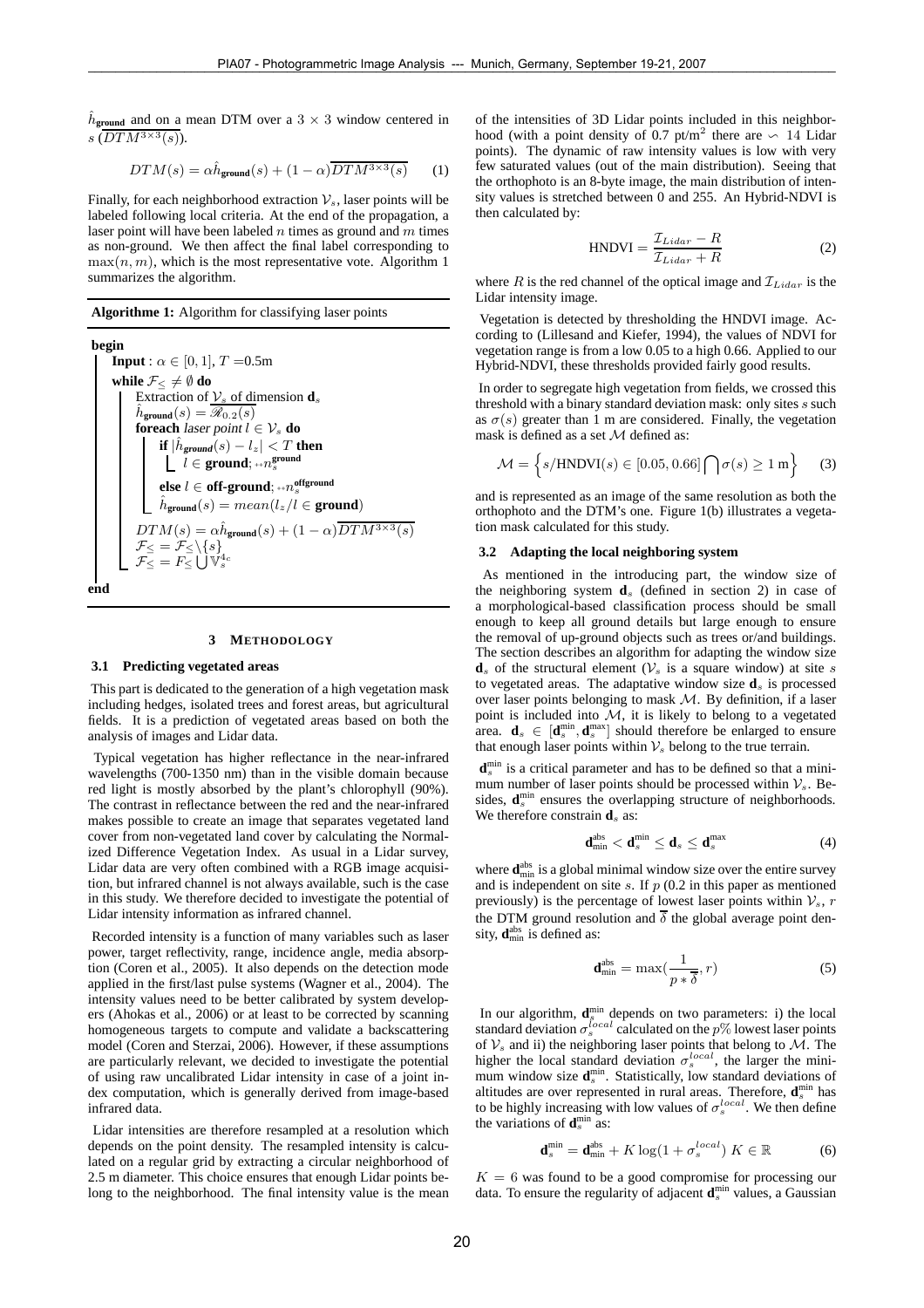

(a) 2.5 m-Orthoimage.



(b) 2.5 m-Vegetation mask (white pixels) superimposed on the orthoimage.

Figure 1: Generation of a vegetation mask using Lidar data and optical images.

filter is applied over the  $\mathbf{d}_{s}^{\min}$  image providing that equation 4 is still satisfied.

d<sup>min</sup> also depends on the neighboring laser points that belong to M. This criteria discriminates small vegetated regions from forests. From an initial value calculated in equation 6,  $\mathbf{d}_{s}^{\min}$  is increased by one DTM's resolution unit until there is at least one cell of mask M that is not considered as a vegetation point.

 $\mathbf{d}_{s}^{\text{max}}$  is set proportional to  $\mathbf{d}_{s}^{\text{min}}$ . A low value of  $\mathbf{d}_{s}^{\text{min}}$  should correspond to a small vegetated area and **d** has therefore to vary in a small interval. On the contrary, a high  $\mathbf{d}_{s}^{\min}$  is likely to correspond to a forest area. To ensure terrain points be statistically represented in  $V_s$ , **d** has to vary within a large interval. In this study, we set  $\mathbf{d}_s^{\text{max}} = 3\mathbf{d}_s^{\text{min}}$ .

For each site s and a window size of  $\mathbf{d}_{s}^{\min}$ , let us consider the percentage of predicted vegetation area in  $\mathcal{V}_s$ :

$$
x_s = \frac{\text{Vegetated surface of } \mathcal{V}_s}{\mathbf{d}_s^{\min} \cdot \mathbf{d}_s^{\min}} \in [0, 1] \tag{7}
$$

The behavior of  $\mathbf{d}_s$  between  $\mathbf{d}_s^{\min}$  and  $\mathbf{d}_s^{\max}$  is not a linear function because the window size has to be strongly enlarged in case of a high vegetated ratio where lowest points are not guaranteed to belong to the true terrain. Meanwhile, in case of low ratios, one can expect that lowest laser points belong to the true terrain and describe it in details.  $\mathbf{d}_s$  will consequently increase exponentially with  $x_s$  following equation 8.

$$
\mathbf{d}_s(x_s) = Ae^{\beta x_s^2} + B \tag{8}
$$

With

$$
\left\{\begin{array}{ll}\mathbf{d}_s(0) &= \mathbf{d}_s^{\min} \\ \mathbf{d}_s(1) &= \mathbf{d}_s^{\max}\end{array}\right.
$$

we have

$$
A = \frac{\mathbf{d}_s^{\max} - \mathbf{d}_s^{\min}}{e^{\beta} - 1}
$$
 and 
$$
B = \mathbf{d}_s^{\min} - A
$$

Parameters in equation 8 were chosen so that  $\mathbf{d}_s$  should be highly enlarged when more than half the structural element size contains dense vegetation, i.e. when  $x_s > 0.5$ . We therefore choose a  $x_s^2$ dependency of the exponential function and  $\beta = 3$  for two main grounds (figures 2 and 3):

- i. the slope is smaller than a simple exponential when  $x_s$  < 0.5. This ensures a regularized  $\mathbf{d}_s$  map that is not sensitive to low vegetated areas.
- ii. the slope is higher than a simple exponential when  $x_s$ 0.5. This ensures a quick increase of the window size in case of dense vegetated areas.



Figure 2: Comparison of two parametric forms of  $d_s$ .



Figure 3: Variations of  $d_s$  with  $\beta \in \{2, 3, 5\}.$ 

# **4 THE DATA SET**

Lidar data have been collected in 2004 by the Institut Français de Recherche pour l'Exploitation de la Mer (IFREMER) over the Morbihan's Gulf, France. It has been funded by the fundation TOTAL. The entire survey is composed of  $230.10^6$  points with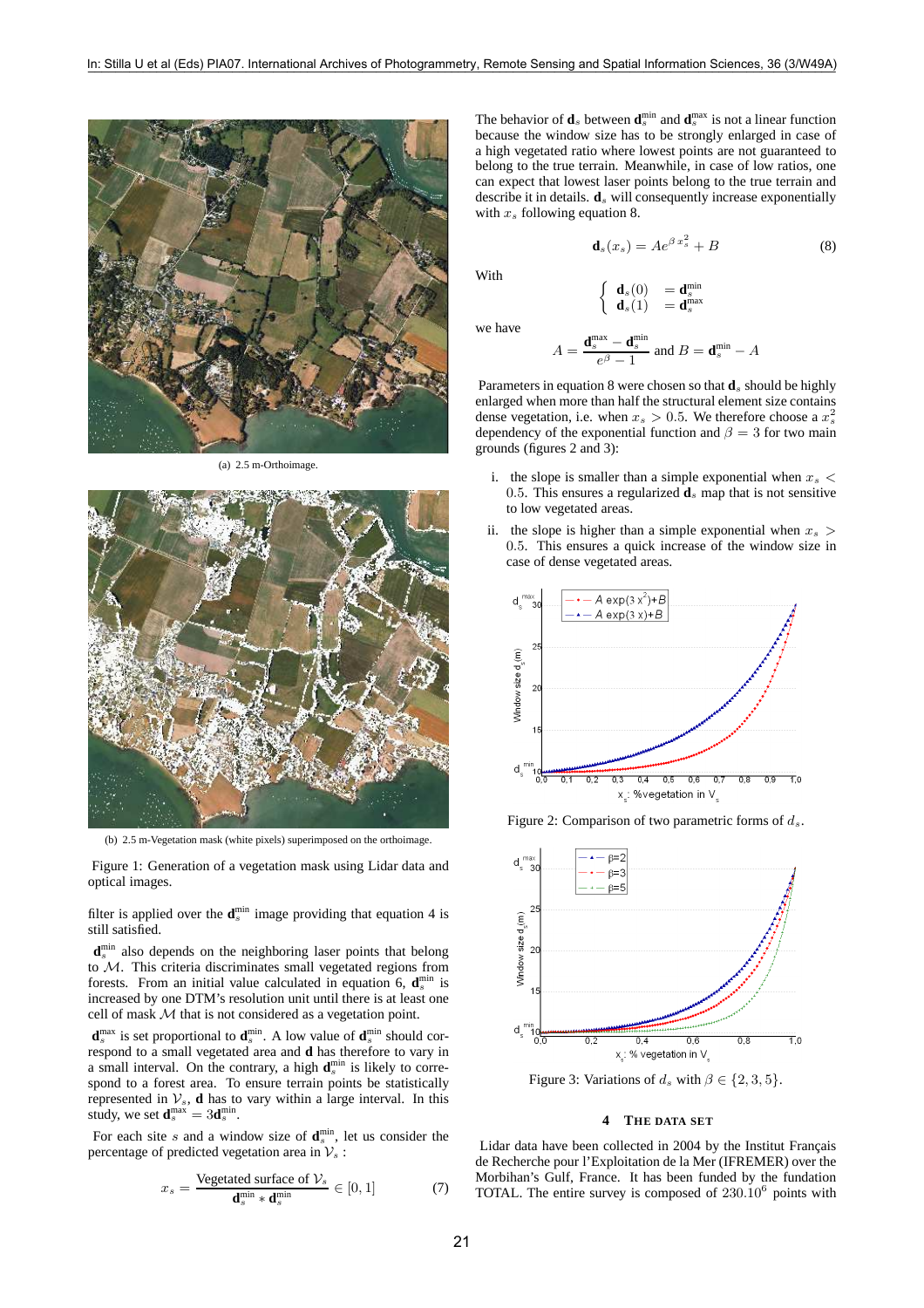intensities and has been acquired with an ALTM (Optech) system 1210. The point density is 0.7 pt/m<sup>2</sup>. The Lidar wavelength is 1064 nm.

Optical images are extracted from the BDOrtho $(R)$ (French orthophoto data basis) of the Institut Géographique National (IGN) with a nominal resolution of 0.5 m, but resampled at 2.5 m for the generation of the Hybrid-NDVI image.

# **5 RESULTS AND DISCUSSION**

This part describes the results of the algorithm as well as the impact of the joint use of Lidar data and RGB images on the generation of fine DTMs on vegetated areas. The algorithm has been tested on a large data set described above. We present the results obtained from two 2km×2km square subset of the Morbihan's Gulf called GM-7-5 and GM-6-5 in figure 7.

DTMs presented in Figures 7(a) and 7(e) have been calculated with a constant  $\mathbf{d}_s = 10$  m with solely 3D Lidar data. We clearly observe that such value of  $\mathbf{d}_s$  is well adapted to the retrieval of the terrain over open field areas with a high level of details (field delineations, roads). However, when comparing figure 7(a) with the corresponding aerial image in figure 1(a), one can notice that forested areas are mis-classificated providing an erroneous estimate of the DTM over these areas as expected. It is also visible on both profiles presented in figures  $\overline{4}$  top and  $\overline{5}$  top where grey curves represent the DTM calculated with a constant window size. When increasing the structural element size  $\mathbf{d}_s$  up to 30 m (figures 7(b) and 7(f)), most of vegetated areas have been filtered off. But, many details were lost during this process, providing a smooth DTM.

Figures 7(c) and 7(g) show two DTM calculated with the adaptive window size strategy using 3D Lidar data, Lidar intensity and RGB optical image. Both of them have been post-processed by a Markovian regularization (Bretar, 2007). This post-process consists of minimizing an energy in a Bayesian context. This energy is composed of a data term and a regularization term. The first one describes the Euclidian distance between the surface (the DTM) and the Lidar points classificated as terrain points. The second one aims to compensate the effect of the data term so that the final surface should not be too noisy. This term depends on the intrinsic geometry of the surface. We define the regularization term  $\mathcal{E}_r$  as a function of the trace and the determinant of the Hessian matrix H.

$$
\mathcal{E}_r = \alpha_1 tr(\mathbf{H})^2 - \alpha_2 det(\mathbf{H})
$$
  
with  $\alpha_2 \ge 0$  and  $\alpha_1 \ge \frac{\alpha_2}{2}$  (9)

The trace describes the local convexity of the surface while the determinant is linked to the shape of the surface with regard to its tangent plane (parabolic, elliptic, hyperbolic). A steepest gradient algorithm has been used to solve the optimization problem.

One can observe that microrelieves calculated with a constant  $\mathbf{d}_s = 10$  m are preserved while terrain points are better estimated under vegetated areas. The calculated DTM shows interesting meso-relieves such as shallow valleys covered by dense vegetation. It is a cross validation of our algorithm since no exhaustive field campain have been performed so far.

Figure 7(d) shows the related distance image based on the Hybrid-NDVI mask (see section 3.2). Inverse grey levels are related to distance values included in [5m,130m]. Darker pixels correspond to large structural elements and are linked to vegetated areas, while brighter pixels correspond to open fields. When looking closely to the image of distances, one can observe the strip-like parallel pattern of the Lidar acquisition survey. The higher point density of overlapped areas are visible as slightly darker vertical strips on figure 7(d). This effect can be explained by the definition of  $\mathbf{d}_{\min}^{\text{abs}}$  in equation 5 where the density is taken into account.

We show on figures 4, 5 and 6 three relevant profiles where Lidar points are plotted along a transect of ∼ 2km. The final terrain elevation values are plotted as a back lines. The secundary plots represent the corresponding adaptative window sizes along the profile. These curves show that the structural element of the filter evolves depending on the complexity of the off-gound topography and is well-adaped to the estimations of the terrain elevation. Sometimes, when the window size is the largest, the terrain can be over-estimated since it results from the averaging of minimal elevations.



Figure 4: **Top**: Profiles (GM-7-5) of classificated Lidar points (green→ off-ground, red→ ground). Grey lines are computed with a constant  $\mathbf{d}_s = 10$  m and  $\mathbf{d}_s = 30$  m. The final terrain is represented as a black line. **Down**: Adpatative window sizes corresponding to the profile.



Figure 5: **Top**: Profiles (GM-7-5) of classificated Lidar points (green $\rightarrow$  off-ground, red $\rightarrow$  ground). Grey lines are computed with a constant  $\mathbf{d}_s = 10$  m and  $\mathbf{d}_s = 30$  m. The final terrain is represented as a black line. **Down**: Adpatative window sizes corresponding to the profile.

In this study, we have not given any physical interpretation of Lidar intensity. The distribution of the Lidar intensity image has been artificially stretched for coherence purpose with regard to the orthophoto red channel. As future work, we plan to compare optical infrared channel with Lidar intensity in order to give more physical content of the Lidar intensity image as well as to calibrate both infrared sources.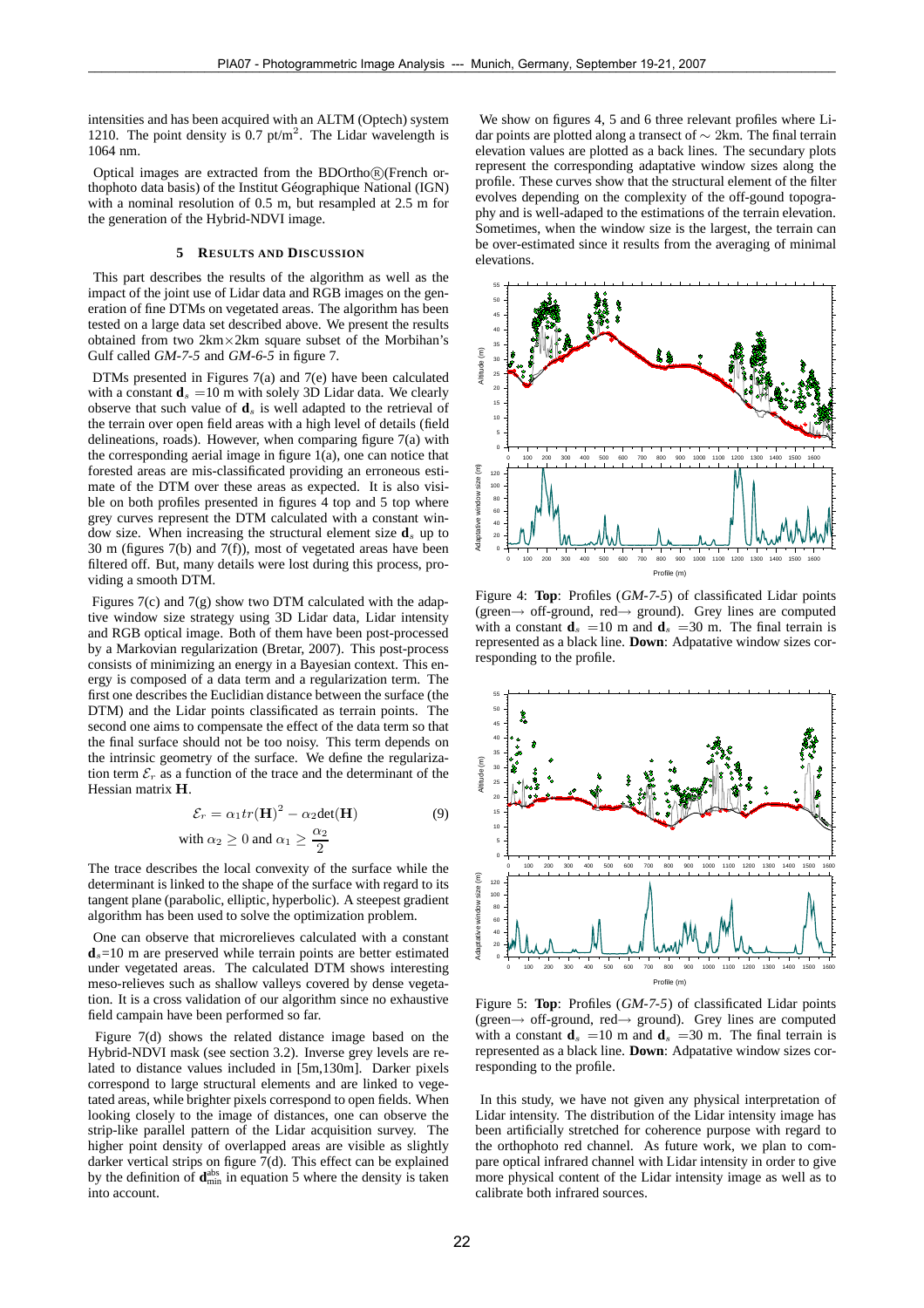

Figure 6: **Top**: Profiles (GM-6-5) of classificated Lidar points (green→ off-ground, red→ ground). Grey lines are computed with a constant  $\mathbf{d}_s = 10$  m and  $\mathbf{d}_s = 30$  m. The final terrain is represented as a black line. **Down**: Adpatative window sizes corresponding to the profile.

The vegetation mask results from the coarse thresholding of the Hybrid-NDVI image (equation 3). The vegetation areas may be punctually under-detected leading to non-dense vegetated regions (figure 1(b)). Indeed, the Lidar survey and the aerial optical images have not been acquired at the same time. Moreover, Lidar intensity is not as reliable as an optical infrared channel. Nevertheless, the overlapping constraint as well as the regularity of the window size of adjacent  $\mathcal{V}_s$  ensure that under-detected vegetation areas are treated as they were. Therefore, there is no need to process a finer vegetation mask.

## **6 CONCLUSION**

The paper presents a full methodology for using jointly 3D Lidar data, Lidar intensity and RGB images within the context of DTM generation on vegetated areas. We showed that mixing Lidar intensity values together with RGB optical images in an Hybrid Normalized Vegetation Index is a promising approach for processing rural landscapes with open fields and high vegetation even if both data sets have not been acquired simultaneously. Besides, we showed that, in a typical acquisition framework of RGB images with Lidar data (point cloud and intensity), it is possible to highly improve the classification process for generating a fine DTM.

#### **REFERENCES**

Ahokas, E., Kaasalainen, S., Hyyppa, J. and Suomalainen, J., 2006. Calibration of the Optech ALTM 3100 laser scanner intensity data using brightness targets. In: Proc. of the ISPRS Commission I Symposium, IAPRS, Marne-la-Vallee, France.

Axelsson, P., 2000. Dem generation from laser scanner data using adaptative tin models. IAPRS, Vol. XXXIII part B4/1, pp. 110– 117.

Bretar, F., 2007. Processing fine digital terrain models by markovian regularization from 3D airborne lidar data. In: ICIP 2007, IEEE, San-antonio, Texas.

Bretar, F., Chesnier, M., Pierrot-Deseilligny, M. and Roux, M., 2004. Terrain modeling and airborne laser data classification using multiple pass filtering. In: Proc. of the XXth ISPRS Congress, IAPRS, Vol. XXXV part B, ISPRS, Istanbul, Turkey, pp. 314– 319.

Coren, F. and Sterzai, P., 2006. Radiometric correction in

laser scanning. International Journal of Remote Sensing 27(15), pp. 3097–3104.

Coren, F., Visintini, D., G., P. and Sterzai, P., 2005. Integrating lidar intensity measures and hyperspectral data for extracting of cultural heritage. In: Proc. of Workshop Italy-Canada for 3D Digital Imaging and Modeling: applications of heritage, industry, medicine and land.

Dellcqua, F., Gamba, P. and Mainardi, A., 2001. Digital terrain models in dense urban areas. In: Proc. of the ISPRS Workshop on land surface mapping and characterization using laser altimetry, IAPRS, Vol. XXXIV–3/W4, Annapolis, U.S., pp. 195–202.

Eckstein, W. and Munkelt, O., 1995. Extracting objects from digital terrain models. In: Proc. Int. Society for Optical Engineering: Remote Sensing and Reconstruction for Three-Dimensional Objects and Scenes, Vol. 2572, pp. 43–51.

Haugerud, R. and Harding, D., 2001. Some algorithms for virtual deforestation of lidar topographic survey data. In: Proc. of the ISPRS Workshop on land surface mapping and characterization using laser altimetry, IAPRS, Vol. XXXIV, Annapolis, U.S., pp. 211–218.

Kilian, J., Haala, N. and Englich, M., 1996. Capture and evaluation of airborne laser scanner data. IAPRS, Vol. XXXI, pp. 383– 388.

Kraus, K. and Pfeifer, N., 1998. Determination of terrain models in wooded areas with airborne laser scanner data. ISPRS Journal of Photogrammetry and Remote Sensing 53, pp. 193–203.

Lillesand, T. and Kiefer, R., 1994. Remote Sensing and Image interpretation. John Wiley & Sons.

Sithole, G. and Vosselman, G., 2003. Comparison of filtering algorithms. In: Proc. of the ISPRS Workshop III/3 '3D Reconstruction from Airborne Laserscanner and InSAR', IAPRS, Vol. XXXIV, Dresden, Germany, pp. 71–78.

Wack, R. and Stelzl, H., 2005. Laser DTM generation for South-Tyrol and 3D-visualization. In: Proc. of the ISPRS Laserscanning 2005, IAPRS, Vol. XXXVI–3/W19, Enschede, the Netherlands, pp. 48–53.

Wagner, W., Ullrich, A., Melzer, T., Briese, C. and Kraus, K., 2004. From single-pulse to full-waveform airborne laser scanners: Potential and practical challenges. IAPRS, Vol. 35, Part B3, pp. 201—206.

Zhang, K., Chen, S.-C., Whitman, D., Shyu, M., Yan, J. and Zhang, C., 2003. A progressive morphological filter for removing nonground measurements from airborne lidar data. IEEE Transactions on Geoscience and Remote Sensing 41(4), pp. 872–882.